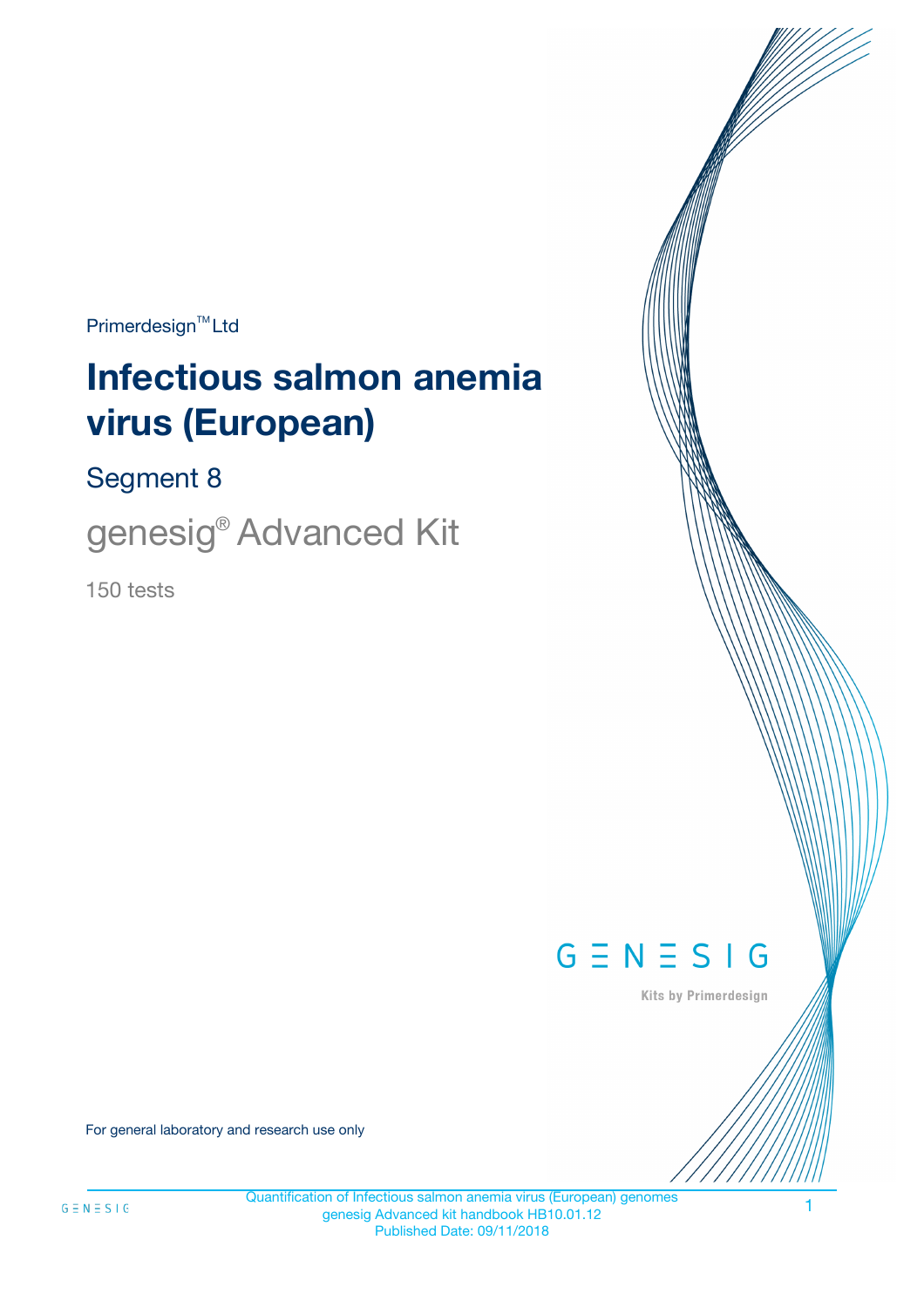# Introduction to Infectious salmon anemia virus (European)

Infectious salmon anemia virus (European variant) causes severe anemia of infected fish.

Unlike mammals, the red blood cells of fish have DNA, and so can become infected with viruses. Infected fish develop pale gills, and may swim close to the water surface attempting to gulp for air. However, the disease can develop without the fish showing any external signs of illness - the fish maintain a normal appetite and behaviours but then they suddenly die. The disease can progress slowly throughout an infected farm and in the most extreme scenarios death rates may approach 100%. Consequently this virus and its detection is of particular interest to anyone in aquaculture of fish.

Cause of death varies although usually involves circulatory system problems and haemolysis, as well as congested and later damaged organs such as the spleen and liver.

The spread of ISAV is not fully understood. Aside from Atlantic salmon, other fish (eg Brown trout and Rainbow trout) can become infected/carry the virus but do not become ill. Interesting while Pacific salmon can carry the virus they appear to be highly resistant and do not display symptoms. Additionally, while several species of Pacific salmon can be carriers of the virus, Pacific salmon currently show high relative resistance and no ISAV-related symptoms. However, Kibenage et al (2006) maintain that the potential for ISAV adaptation to Pacific salmon exists.

Transmission of the virus has been demonstrated to occur by contact with infected fish or their secretions. Contact with equipment or people who have handled infected fish also transmits the virus. The virus can survive in seawater and a major risk factor for any uninfected farm is its proximity to an already infected farm.

Finally, the Lepeophtheirus salmonis sea louse, a parasite that attacks the protective mucus, scales and skin of the salmon has been shown to carry the virus passively on its surface and in its digestive tract. It is unknown whether ISAV can reproduce in the sealouse although there is potential that it can passively transfer ISAV to it's host.

ISAV can destroy salmon aquaculture and so early detection is vital. This genesig® kit specifically targets the gene coding for the 8th section (matrix protein), which differentiates it from other, similar viruses as well as other strains of ISAV.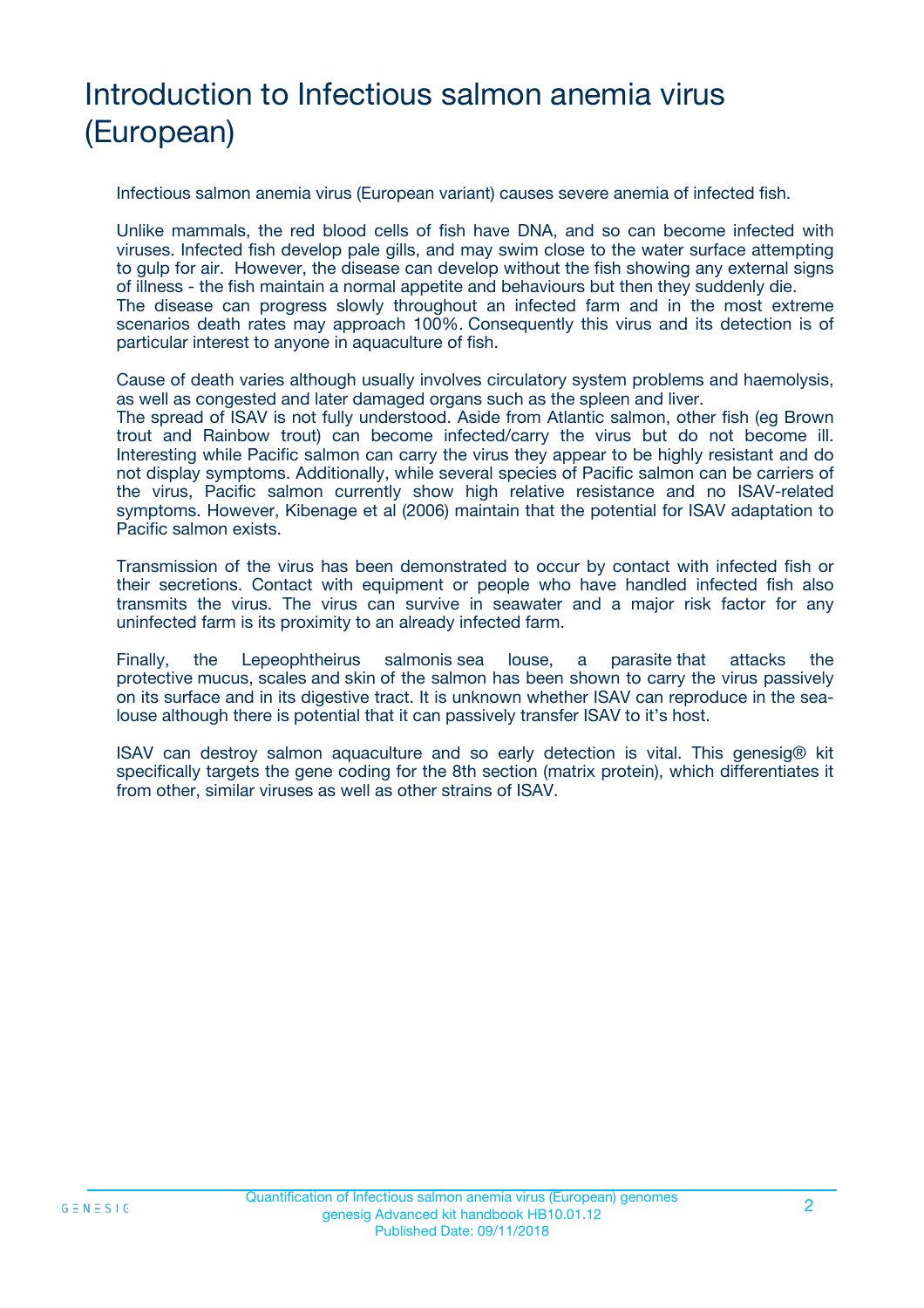## **Specificity**

The Primerdesign genesig Kit for Infectious salmon anemia virus (European) (ISAV-EU) genomes is designed for the in vitro quantification of ISAV-EU genomes. The kit is designed to have a broad detection profile. Specifically, the primers represent 100% homology with over 95% of the NCBI database reference sequences available at the time of design.

The dynamics of genetic variation means that new sequence information may become available after the initial design. Primerdesign periodically reviews the detection profiles of our kits and when required releases new versions.

If you require further information, or have a specific question about the detection profile of this kit then please send an e.mail to enquiry@primerdesign.co.uk and our bioinformatics team will answer your question.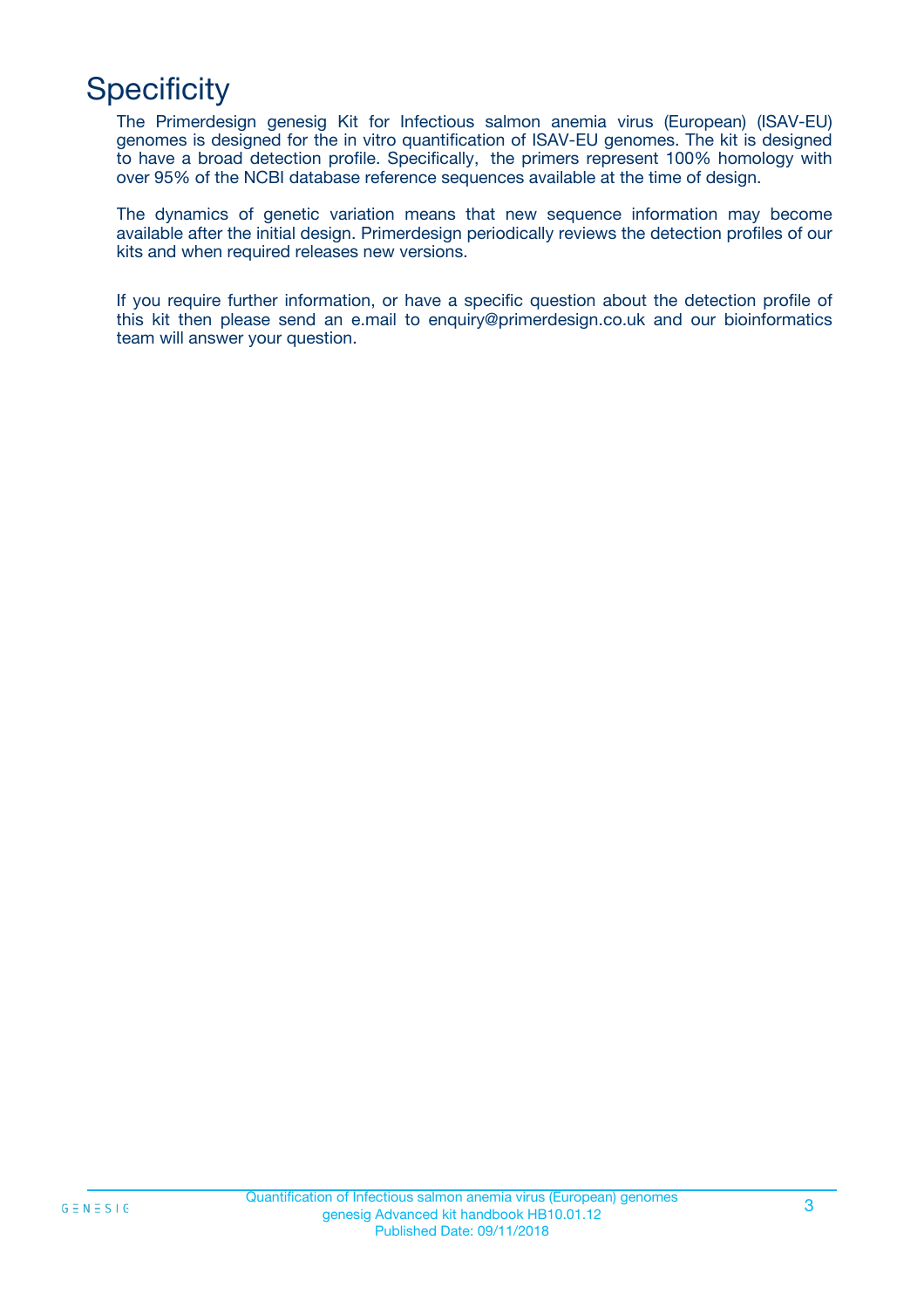### **Kit contents**

- **ISAV-EU specific primer/probe mix (150 reactions BROWN) FAM labelled**
- **ISAV-EU positive control template (for Standard curve RED)**
- **Internal extraction control primer/probe mix (150 reactions BROWN) VIC labelled as standard**
- **Internal extraction control RNA (150 reactions BLUE)**
- **Endogenous control primer/probe mix (150 reactions BROWN) FAM labelled**
- **RNase/DNase free water (WHITE) for resuspension of primer/probe mixes**
- **Template preparation buffer (YELLOW) for resuspension of internal control template, positive control template and standard curve preparation**

### **Reagents and equipment to be supplied by the user**

#### **Real-time PCR Instrument**

#### **Extraction kit**

This kit is recommended for use with genesig Easy DNA/RNA Extraction kit. However, it is designed to work well with all processes that yield high quality RNA and DNA with minimal PCR inhibitors.

#### **oasigTM lyophilised OneStep or Precision**®**PLUS OneStep 2X RT-qPCR Master Mix** Contains complete OneStep RT-qPCR master mix

**Pipettors and Tips**

**Vortex and centrifuge**

**Thin walled 1.5 ml PCR reaction tubes**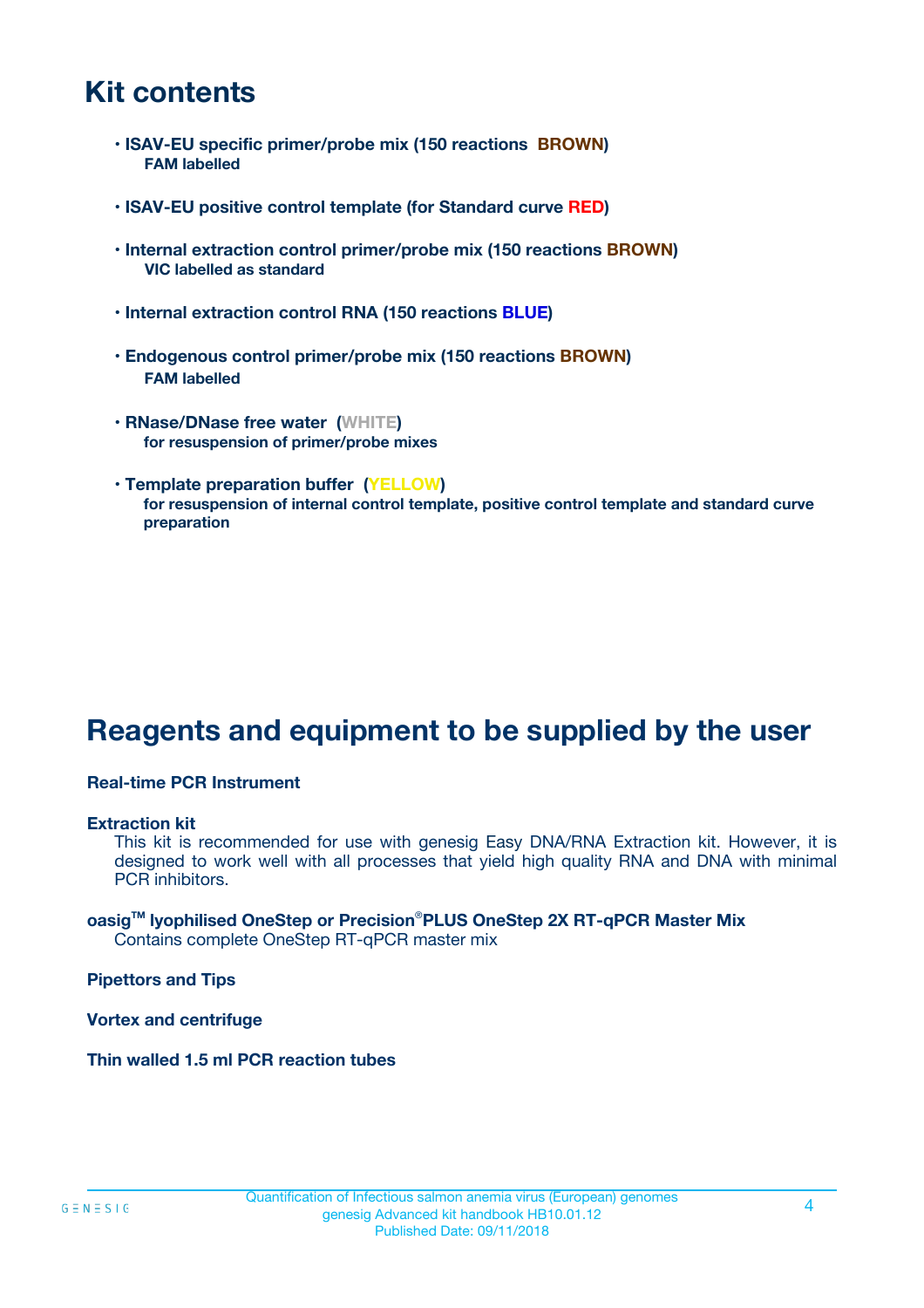### Kit storage and stability

This kit is stable at room temperature but should be stored at -20ºC on arrival. Once the lyophilised components have been resuspended they should not be exposed to temperatures above -20°C for longer than 30 minutes at a time and unnecessary repeated freeze/thawing should be avoided. The kit is stable for six months from the date of resuspension under these circumstances.

If a standard curve dilution series is prepared this can be stored frozen for an extended period. If you see any degradation in this serial dilution a fresh standard curve can be prepared from the positive control.

Primerdesign does not recommend using the kit after the expiry date stated on the pack.

### Suitable sample material

All kinds of sample material suited for PCR amplification can be used. Please ensure the samples are suitable in terms of purity, concentration, and RNA/DNA integrity (An internal PCR control is supplied to test for non specific PCR inhibitors). Always run at least one negative control with the samples. To prepare a negative-control, replace the template RNA sample with RNase/DNase free water.

### Dynamic range of test

Under optimal PCR conditions genesig ISAV-EU detection kits have very high priming efficiencies of >95% and can detect less than 100 copies of target template.

### Notices and disclaimers

This product is developed, designed and sold for research purposes only. It is not intended for human diagnostic or drug purposes or to be administered to humans unless clearly expressed for that purpose by the Food and Drug Administration in the USA or the appropriate regulatory authorities in the country of use. During the warranty period Primerdesign genesig detection kits allow precise and reproducible data recovery combined with excellent sensitivity. For data obtained by violation to the general GLP guidelines and the manufacturer's recommendations the right to claim under guarantee is expired. PCR is a proprietary technology covered by several US and foreign patents. These patents are owned by Roche Molecular Systems Inc. and have been sub-licensed by PE Corporation in certain fields. Depending on your specific application you may need a license from Roche or PE to practice PCR. Additional information on purchasing licenses to practice the PCR process may be obtained by contacting the Director of Licensing at Roche Molecular Systems, 1145 Atlantic Avenue, Alameda, CA 94501 or Applied Biosystems business group of the Applera Corporation, 850 Lincoln Centre Drive, Foster City, CA 94404. In addition, the 5' nuclease assay and other homogeneous amplification methods used in connection with the PCR process may be covered by U.S. Patents 5,210,015 and 5,487,972, owned by Roche Molecular Systems, Inc, and by U.S. Patent 5,538,848, owned by The Perkin-Elmer Corporation.

### Trademarks

Primerdesign™ is a trademark of Primerdesign Ltd.

genesig® is a registered trademark of Primerdesign Ltd.

The PCR process is covered by US Patents 4,683,195, and 4,683,202 and foreign equivalents owned by Hoffmann-La Roche AG. BI, ABI PRISM® GeneAmp® and MicroAmp® are registered trademarks of the Applera Genomics (Applied Biosystems Corporation). BIOMEK® is a registered trademark of Beckman Instruments, Inc.; iCycler™ is a registered trademark of Bio-Rad Laboratories, Rotor-Gene is a trademark of Corbett Research. LightCycler™ is a registered trademark of the Idaho Technology Inc. GeneAmp®, TaqMan® and AmpliTaqGold® are registered trademarks of Roche Molecular Systems, Inc., The purchase of the Primerdesign ™ reagents cannot be construed as an authorization or implicit license to practice PCR under any patents held by Hoffmann-LaRoche Inc.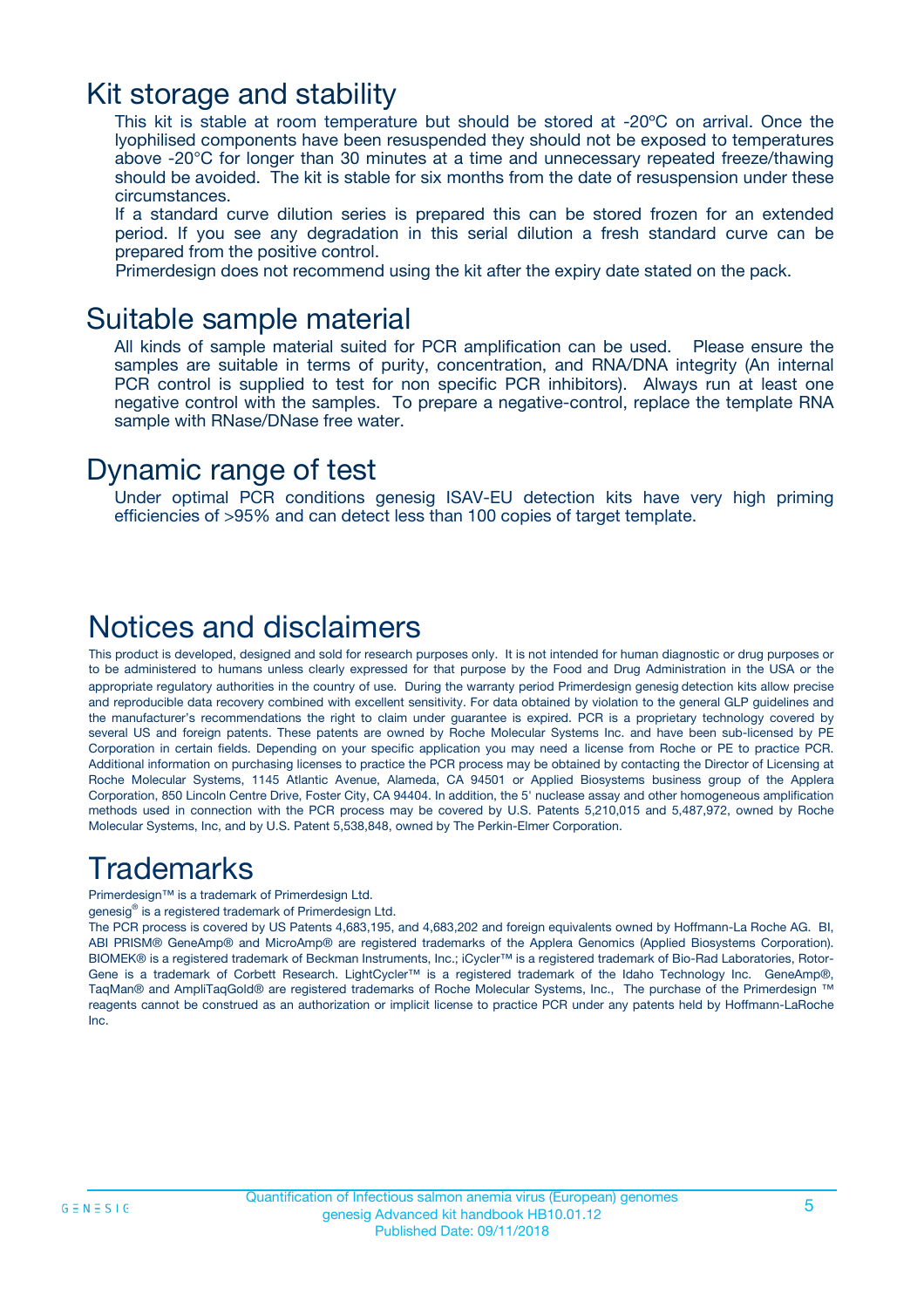### **Principles of the test**

#### **Real-time PCR**

A ISAV-EU specific primer and probe mix is provided and this can be detected through the FAM channel.

The primer and probe mix provided exploits the so-called TaqMan® principle. During PCR amplification, forward and reverse primers hybridize to the ISAV-EU cDNA. A fluorogenic probe is included in the same reaction mixture which consists of a DNA probe labeled with a 5`-dye and a 3`-quencher. During PCR amplification, the probe is cleaved and the reporter dye and quencher are separated. The resulting increase in fluorescence can be detected on a range of qPCR platforms.

#### **Positive control**

For copy number determination and as a positive control for the PCR set up, the kit contains a positive control template.

This can be used to generate a standard curve of ISAV-EU copy number / Cq value. Alternatively the positive control can be used at a single dilution where full quantitative analysis of the samples is not required. Each time the kit is used, at least one positive control reaction must be included in the run. A positive result indicates that the primers and probes for detecting the target ISAV-EU gene worked properly in that particular experimental scenario. If a negative result is obtained the test results are invalid and must be repeated. Care should be taken to ensure that the positive control does not contaminate any other kit component which would lead to false-positive results. This can be achieved by handling this component in a Post PCR environment. Care should also be taken to avoid crosscontamination of other samples when adding the positive control to the run. This can be avoided by sealing all other samples and negative controls before pipetting the positive control into the positive control well.

#### **Negative control**

To validate any positive findings a negative control reaction should be included every time the kit is used. For this reaction the RNase/DNase free water should be used instead of template. A negative result indicates that the reagents have not become contaminated while setting up the run.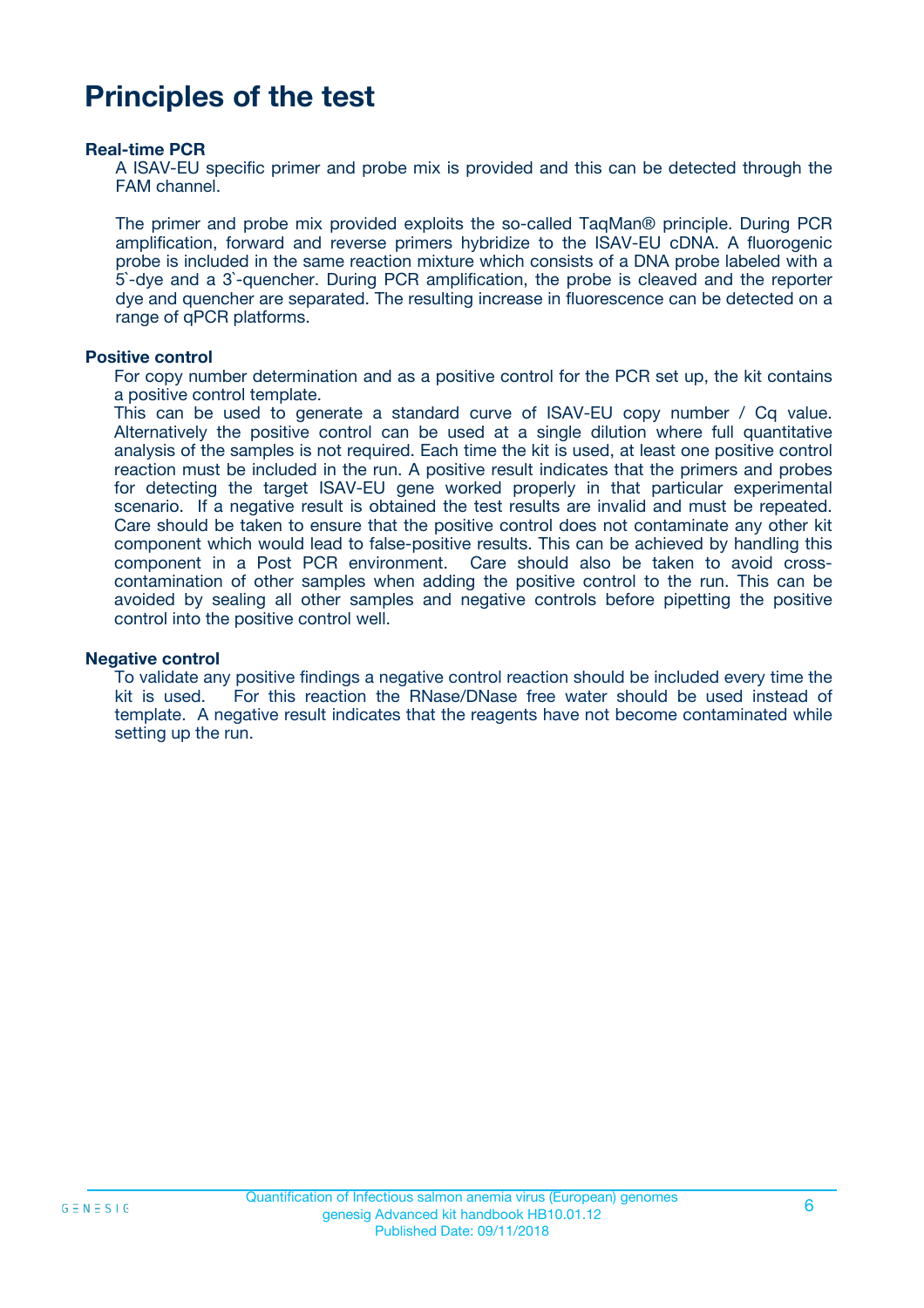#### **Internal RNA extraction control**

When performing RNA extraction, it is often advantageous to have an exogenous source of RNA template that is spiked into the lysis buffer. This control RNA is then co-purified with the sample RNA and can be detected as a positive control for the extraction process. Successful co-purification and qPCR for the control RNA also indicates that PCR inhibitors are not present at a high concentration.

A separate qPCR primer/probe mix are supplied with this kit to detect the exogenous RNA using qPCR. The PCR primers are present at PCR limiting concentrations which allows multiplexing with the target sequence primers. Amplification of the control cDNA does not interfere with detection of the ISAV-EU target cDNA even when present at low copy number. The Internal control is detected through the VIC channel and gives a Cq value of 28+/-3 depending on the level of sample dilution.

#### **Endogenous control**

To confirm extraction of a valid biological template, a primer and probe mix is included to detect an endogenous gene. Detection of the endogenous control is through the FAM channel and it is NOT therefore possible to perform a multiplex with the ISAV-EU primers. A poor endogenous control signal may indicate that the sample did not contain sufficient biological material.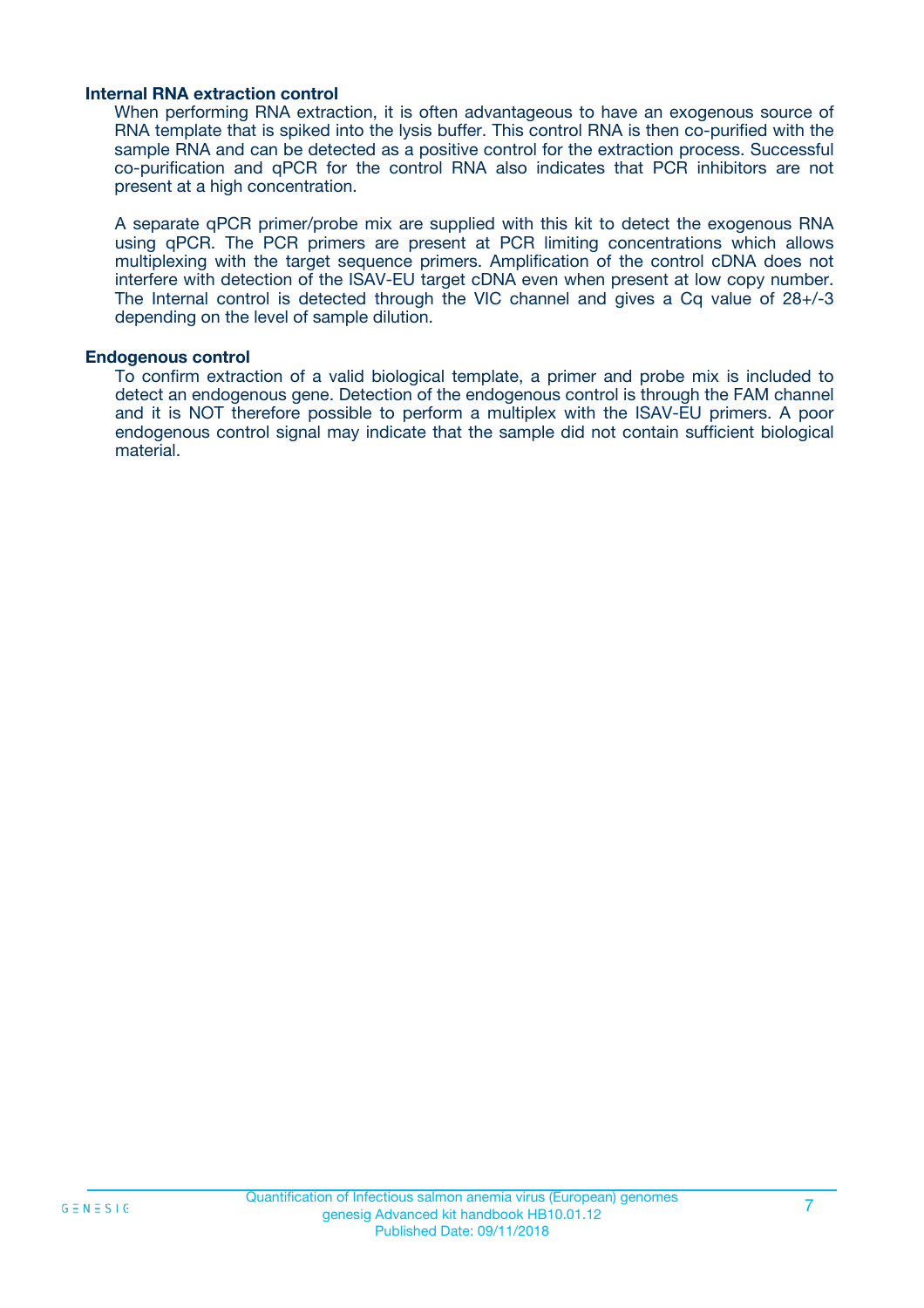### Resuspension protocol

To minimize the risk of contamination with foreign DNA, we recommend that all pipetting be performed in a PCR clean environment. Ideally this would be a designated PCR lab or PCR cabinet. Filter tips are recommended for all pipetting steps.

- **1. Pulse-spin each tube in a centrifuge before opening.** This will ensure lyophilised primer and probe mix is in the base of the tube and is not spilt upon opening the tube.
- **2. Resuspend the primer/probe mixes in the RNase/DNase free water supplied, according to the table below:**

To ensure complete resuspension, vortex each tube thoroughly.

| Component - resuspend in water                       |          |  |
|------------------------------------------------------|----------|--|
| <b>Pre-PCR pack</b>                                  |          |  |
| ISAV-EU primer/probe mix (BROWN)                     | $165$ µl |  |
| Internal extraction control primer/probe mix (BROWN) | $165$ µl |  |
| Endogenous control primer/probe mix (BROWN)          | 165 µl   |  |

**3. Resuspend the internal control template and positive control template in the template preparation buffer supplied, according to the table below:** To ensure complete resuspension, vortex each tube thoroughly.

| Component - resuspend in template preparation buffer |             |  |  |
|------------------------------------------------------|-------------|--|--|
| <b>Pre-PCR heat-sealed foil</b>                      |             |  |  |
| Internal extraction control RNA (BLUE)               |             |  |  |
| <b>Post-PCR heat-sealed foil</b>                     |             |  |  |
| ISAV-EU Positive Control Template (RED) *            | $500$ $\mu$ |  |  |

\* This component contains high copy number template and is a VERY significant contamination risk. It must be opened and handled in a separate laboratory environment, away from the other components.

### RNA extraction

The internal extraction control RNA can be added either to the RNA lysis/extraction buffer or to the RNA sample once it has been resuspended in lysis buffer.

**DO NOT add the internal extraction control RNA directly to the unprocessed biological sample as this will lead to degradation and a loss in signal.**

- **1. Add 4µ**l **of the Internal extraction control RNA (BLUE) to each sample in RNA lysis/extraction buffer per sample.**
- **2. Complete RNA extraction according to the manufacturer's protocols.**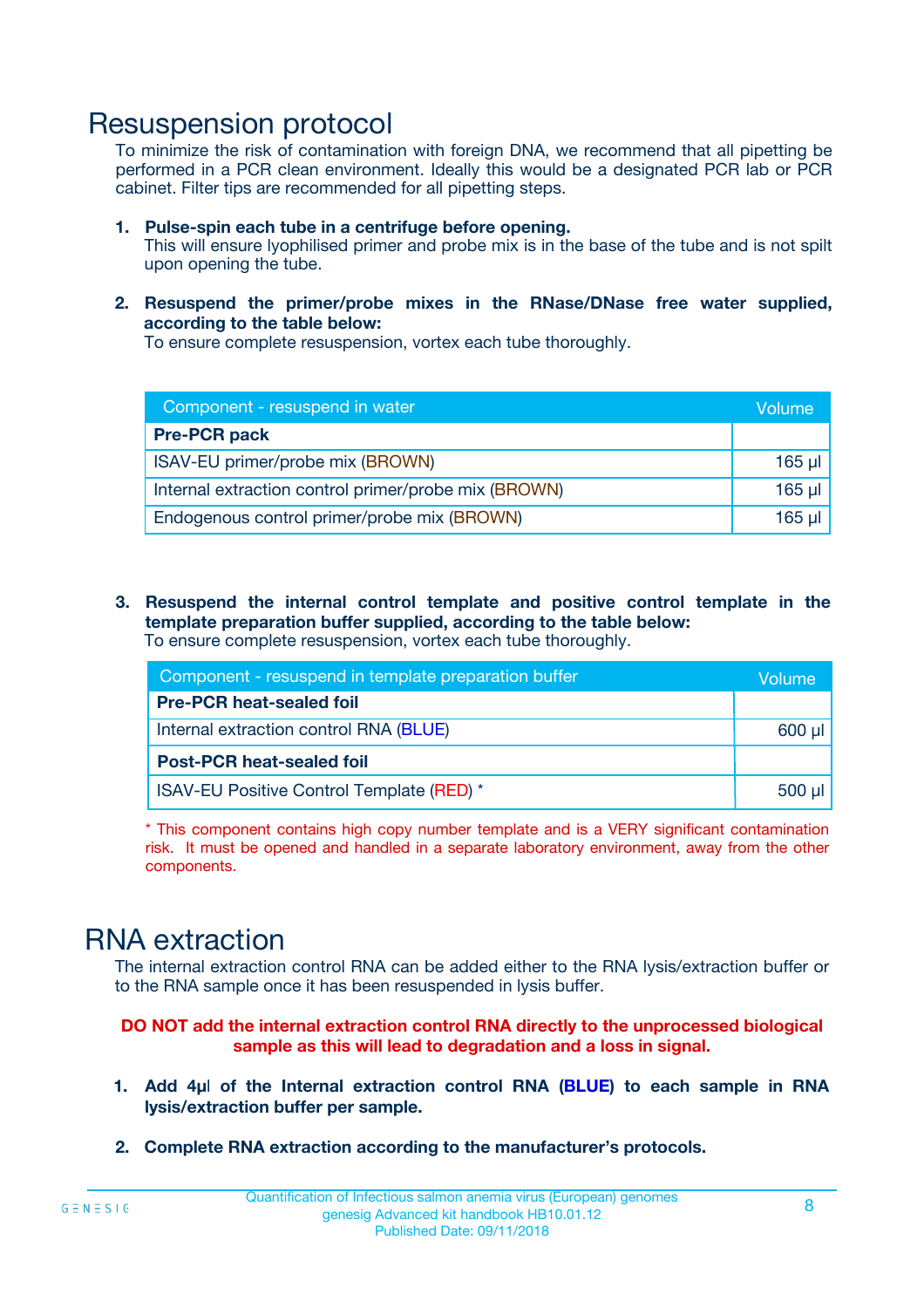# OneStep RT-qPCR detection protocol

#### **For optimum performance and sensitivity.**

All pipetting steps and experimental plate set up should be performed on ice. After the plate is poured proceed immediately to the OneStep amplification protocol. Prolonged incubation of reaction mixes at room temperature can lead to PCR artifacts that reduce the sensitivity of detection.

#### **1. For each RNA sample prepare a reaction mix according to the table below: Include sufficient reactions for positive and negative controls.**

| Component                                                    | <b>Volume</b> |
|--------------------------------------------------------------|---------------|
| oasig OneStep or PrecisionPLUS OneStep 2X RT-qPCR Master Mix | $10 \mu$      |
| ISAV-EU primer/probe mix (BROWN)                             | 1 µI          |
| Internal extraction control primer/probe mix (BROWN)         | 1 µI          |
| <b>RNase/DNase free water (WHITE)</b>                        | $3 \mu$       |
| <b>Final Volume</b>                                          | 15 µl         |

**2. For each RNA sample prepare an endogenous control reaction according to the table below (optional):**

This control reaction will provide crucial information regarding the quality of the biological sample.

| Component                                                    | Volume   |
|--------------------------------------------------------------|----------|
| oasig OneStep or PrecisionPLUS OneStep 2X RT-qPCR Master Mix | 10 $\mu$ |
| Endogenous control primer/probe mix (BROWN)                  | 1 ul     |
| <b>RNase/DNase free water (WHITE)</b>                        | $4 \mu$  |
| <b>Final Volume</b>                                          | 15 µl    |

- **3. Pipette 15µl of these mixes into each well according to your qPCR experimental plate set up.**
- **4. Pipette 5µl of RNA template into each well, according to your experimental plate set up.**

For negative control wells use 5µl of RNase/DNase free water. The final volume in each well is 20µl.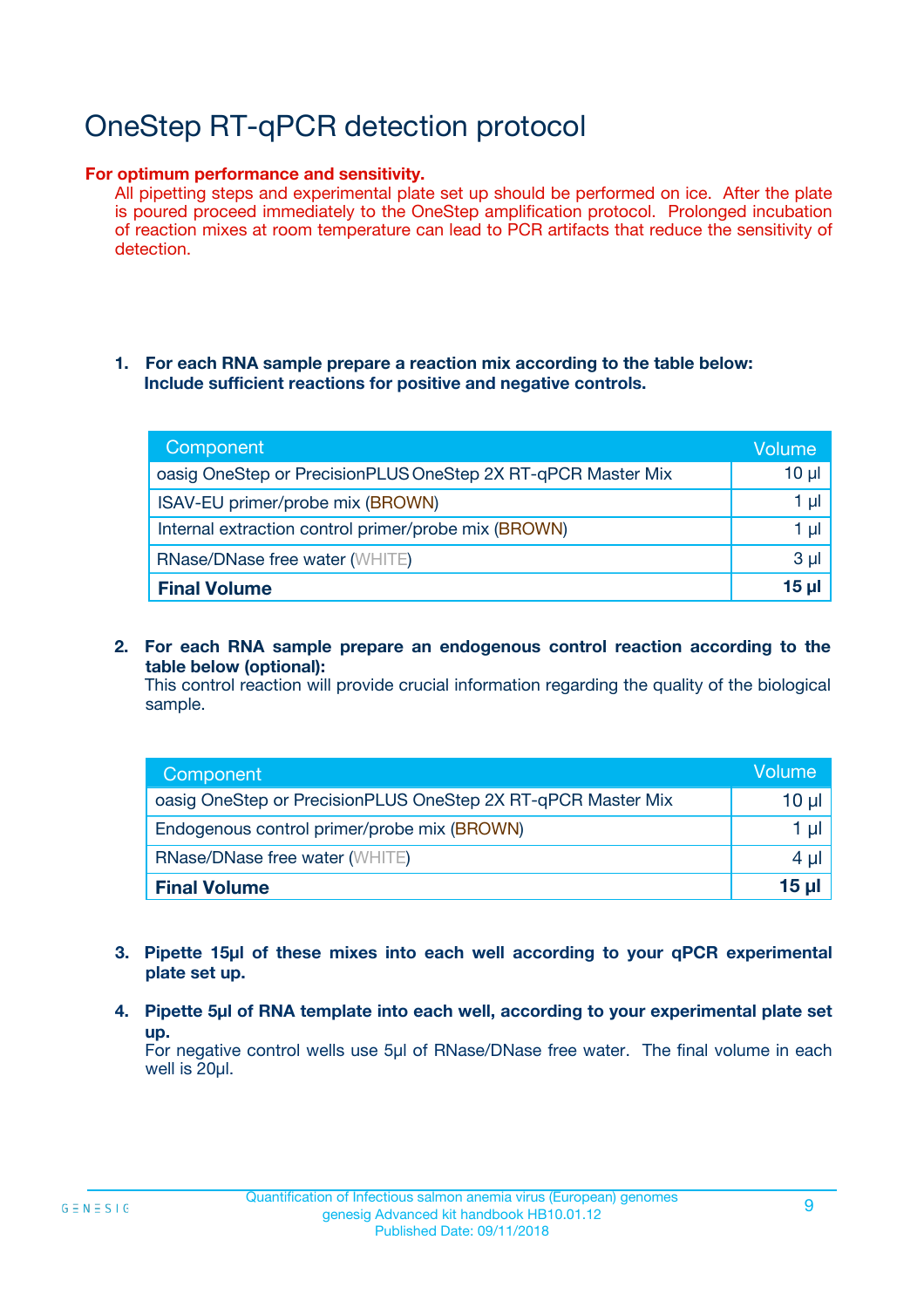**5. If a standard curve is included for quantitative analysis prepare a reaction mix according to the table below:**

| Component                                                    | Volume       |
|--------------------------------------------------------------|--------------|
| oasig OneStep or PrecisionPLUS OneStep 2X RT-qPCR Master Mix | $10 \mu$     |
| ISAV-EU primer/probe mix (BROWN)                             |              |
| <b>RNase/DNase free water (WHITE)</b>                        | 4 µl         |
| <b>Final Volume</b>                                          | <u>15 µl</u> |

- **6. Preparation of standard curve dilution series.**
	- **1) Pipette 90µl of template preparation buffer into 5 tubes and label 2-6**
	- **2) Pipette 10µl of Positive Control Template (RED) into tube 2**
	- **3) Vortex thoroughly**
	- **4) Change pipette tip and pipette 10 µl from tube 2 into tube 3**
	- **5) Vortex thoroughly**

**Repeat steps 4 and 5 to complete the dilution series**

| <b>Standard Curve</b>         | <b>Copy Number</b>     |
|-------------------------------|------------------------|
| Tube 1 Positive control (RED) | $2 \times 10^5$ per µl |
| Tube 2                        | $2 \times 10^4$ per µl |
| Tube 3                        | $2 \times 10^3$ per µl |
| Tube 4                        | $2 \times 10^2$ per µl |
| Tube 5                        | 20 per µl              |
| Tube 6                        | 2 per µl               |

**7. Pipette 5µl of standard template into each well for the standard curve according to your plate set-up**

The final volume in each well is 20µl.

### OneStep RT-qPCR Amplification Protocol

Amplification conditions using oasig OneStep or PrecisionPLUS OneStep 2X RT-qPCR Master Mix.

|             | <b>Step</b>                  | <b>Time</b>      | <b>Temp</b> |
|-------------|------------------------------|------------------|-------------|
|             | <b>Reverse Transcription</b> | $10 \text{ min}$ | 55 °C       |
|             | Enzyme activation            | 2 min            | 95 °C       |
| Cycling x50 | Denaturation                 | 10 <sub>s</sub>  | 95 °C       |
|             | <b>DATA COLLECTION *</b>     | 60 s             | 60 °C       |

\* Fluorogenic data should be collected during this step through the FAM and VIC channels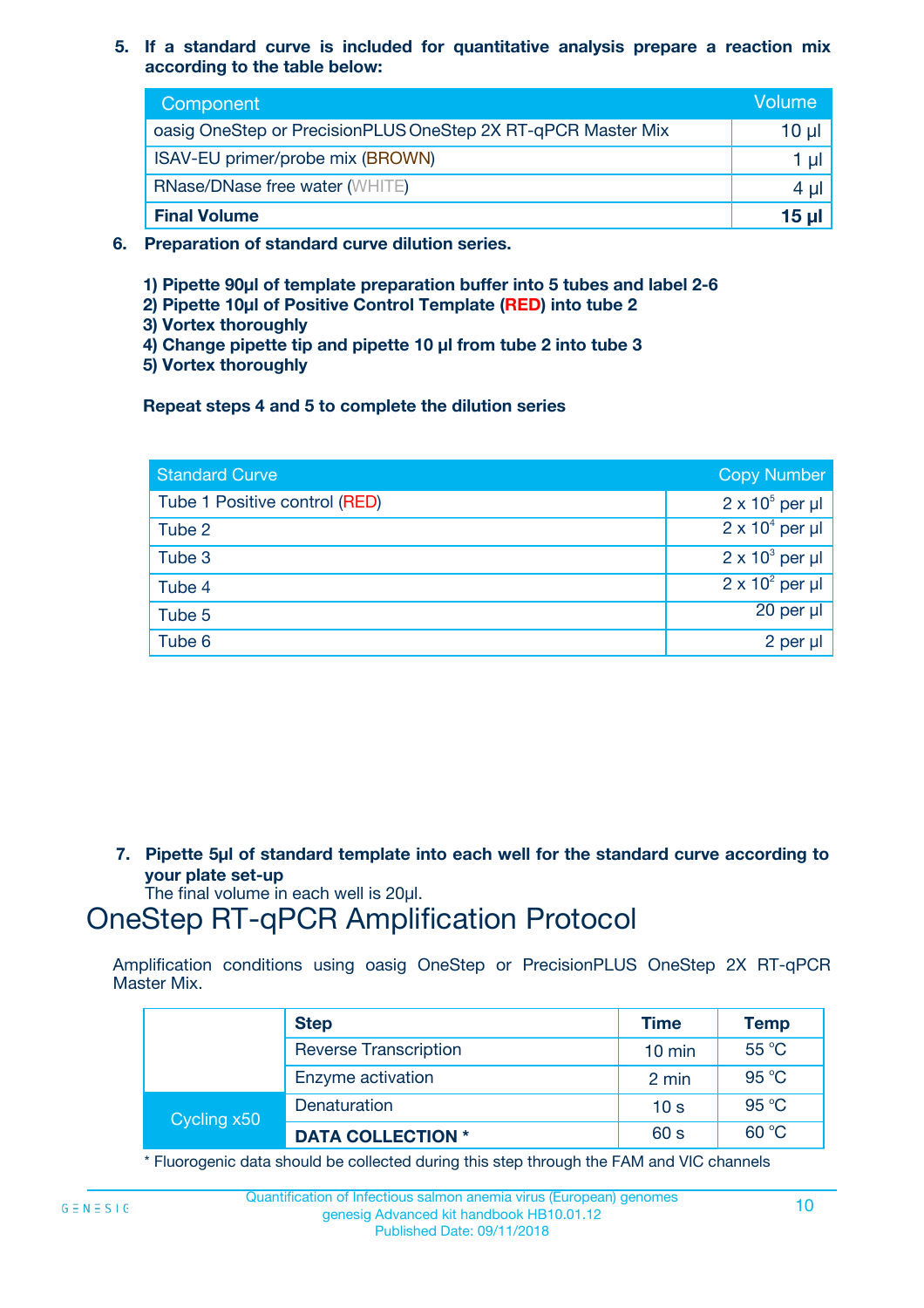### Interpretation of results

| <b>Target</b><br>(FAM) | Internal<br>control<br>(NIC) | <b>Positive</b><br>control | <b>Negative</b><br>control | Interpretation                                                                                                  |
|------------------------|------------------------------|----------------------------|----------------------------|-----------------------------------------------------------------------------------------------------------------|
| $\leq 30$              | $+ 1 -$                      | ÷                          |                            | <b>POSITIVE QUANTITATIVE RESULT</b><br>calculate copy number                                                    |
| > 30                   | ÷                            | ÷                          |                            | POSITIVE QUANTITATIVE RESULT<br>calculate copy number                                                           |
| > 30                   |                              | ÷                          |                            | <b>POSITIVE QUALITATIVE RESULT</b><br>do not report copy number as this<br>may be due to poor sample extraction |
|                        | ÷                            | ÷                          |                            | <b>NEGATIVE RESULT</b>                                                                                          |
| $+ 1 -$                | $+ 1 -$                      | ÷                          | $\leq$ 35                  | <b>EXPERIMENT FAILED</b><br>due to test contamination                                                           |
| $+$ /                  | $+ 1 -$                      | ÷                          | > 35                       | $\star$                                                                                                         |
|                        |                              | ÷                          |                            | <b>SAMPLE PREPARATION FAILED</b>                                                                                |
|                        |                              |                            |                            | <b>EXPERIMENT FAILED</b>                                                                                        |

Positive control template (**RED**) is expected to amplify between Cq 16 and 23. Failure to satisfy this quality control criterion is a strong indication that the experiment has been compromised.

\*Where the test sample is positive and the negative control is positive with a  $Cq > 35$ , the sample must be reinterpreted based on the relative signal strength of the two results:



If the sample amplifies  $> 5$  Cq earlier than the negative control then the sample should be reinterpreted (via the table above) with the negative control verified as negative.



If the sample amplifies  $< 5$  Cq earlier than the negative control then the positive sample result is invalidated and the result should be determined inconclusive due to test contamination. The test for this sample should be repeated.